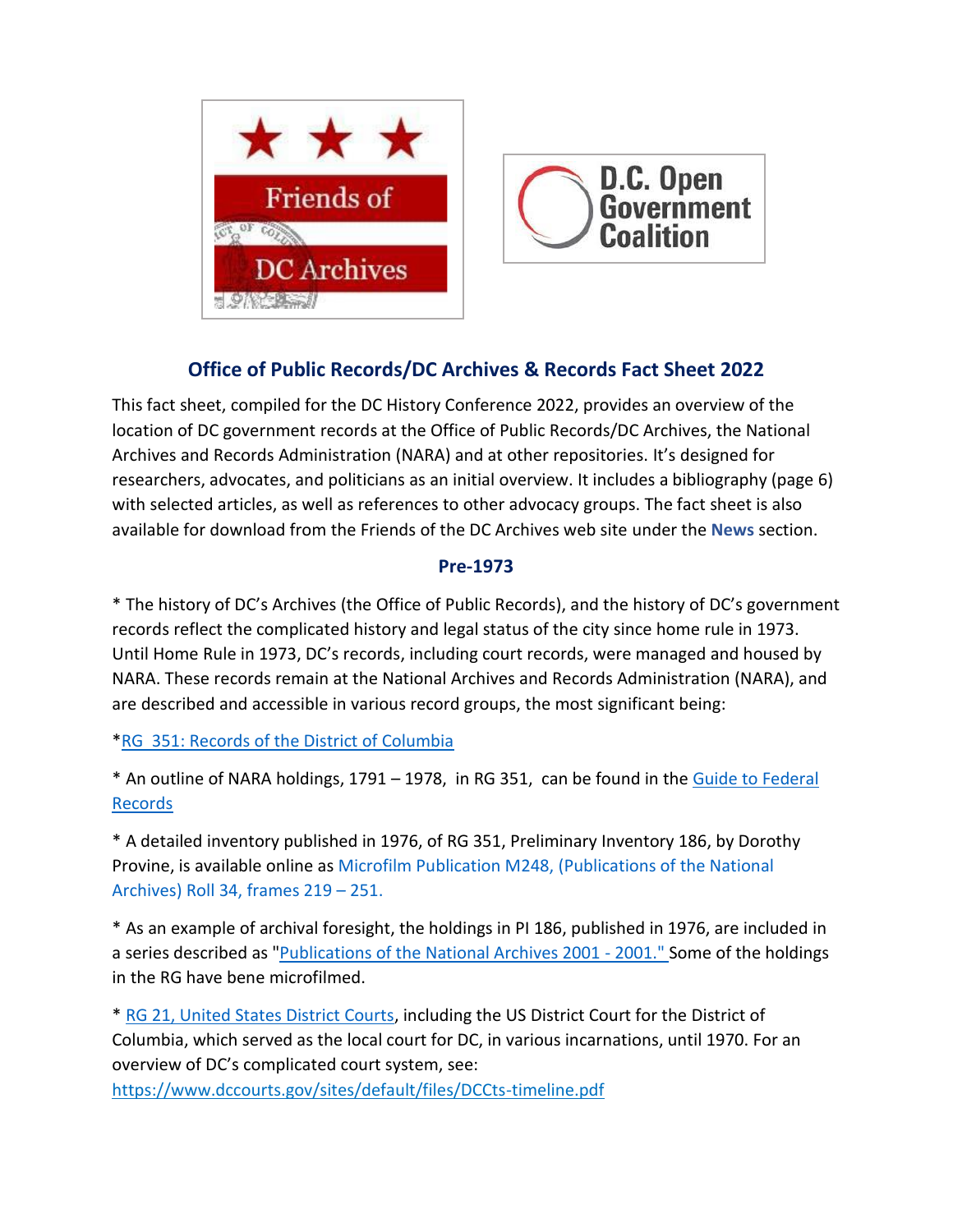

## **After 1973 (Home Rule)**

\* Congress in 1973 passed the [D.C. Home Rule Act](https://en.wikipedia.org/wiki/District_of_Columbia_Home_Rule_Act) that created the elected mayor and the 13 member legislature, the D.C. Council. Previously, the President appointed commissioners who governed the District with much oversight by Congress. With home rule, DC also gained control over its municipal government records.

\* Philip Woodworth Ogilvie fought for the establishment of an independent archives and records management system, and the DC Council passed the [Public Records Management Act](https://code.dccouncil.us/us/dc/council/code/titles/2/chapters/17)  [of 1985 \(DC Law 6-19\),](https://code.dccouncil.us/us/dc/council/code/titles/2/chapters/17) signed by Mayor Marion Barry. Ogilvie located the space at 1300 Naylor Court, where DC's OPR continues to be located.

\* Former Public Records Administrators include: Clarence Davis, Bill Branch (interim), Mark Mandel, and Rebecca Katz.

## **Where are DC's public records?**

\* Generally, records remain in the physical and intellectual custody of individual agencies and are maintained – or destroyed – based on [retention schedules.](https://os.dc.gov/service/public-records-center)

The retention schedules also provide the framework for the transfer of those records to the OPR that are classified for permanent retention. Ideally, these records should be appraised by the responsible officer(s) at the agencies and the OPR.

## **DC Archives/Office of Public Records: Facts & Figures**

\* [The Office of Public Records](file:///C:/Users/Katja/Downloads/%20https/os.dc.gov/page/office-public-records-and-archives) falls under the administration of the Office of the Secretary. The OPR includes the physical archives at Naylor Court (the DC Archives), the District's public records management program, and the Library of Government Information.

For hours and a summary description of the holdings, see: [https://os.dc.gov/service/district](https://os.dc.gov/service/district-columbia-archives)[columbia-archives](https://os.dc.gov/service/district-columbia-archives)

## **Staffing**

\* The OPR currently has 5 employees (direct reporting), plus one on detail. The new DC State Archivist (beginning in April 2022) is Dr. Lopez Matthews, Jr., the Archivist is William Branch.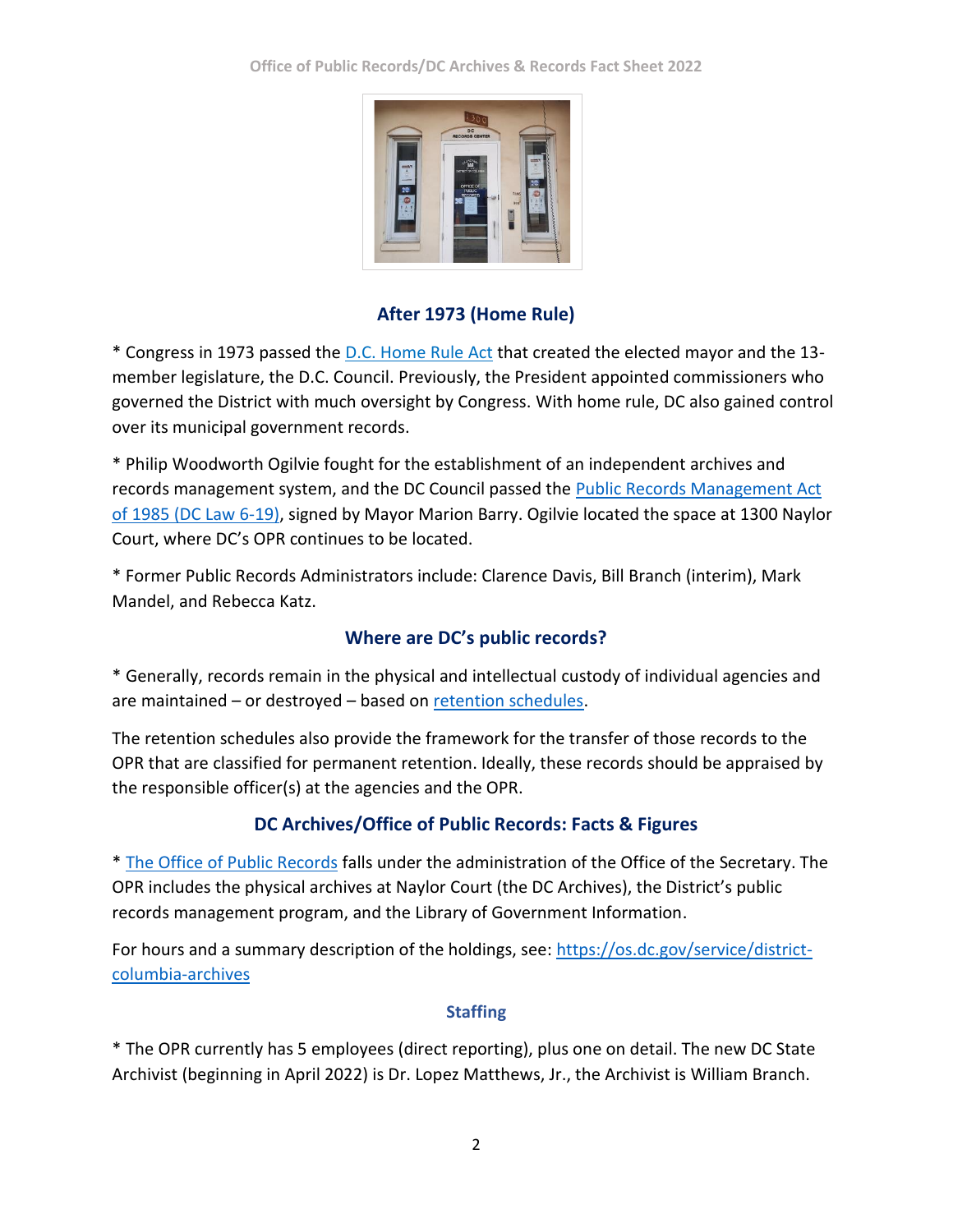The Secretary announced at the 2022/23 budget hearings that one new records management position will be created. Historically, the staffing has varied between 1-14 persons.

#### **Volume**

\* Over 45,000 cubic feet on site (there is a box-by-box inventory that doesn't include volume calculations yet).

\* Approx. 162 000 additional cubic feet in federal records storage.

\* The electronic records volume is unknown.

## **Finding Aids and Accession Lists**

\* Types of records at the DC Archives include historical birth, death and marriage records, wills, and land records. While there does not exist a full inventory of the records that have been and are expected to transferred to the DC Archives, there exist a shelf list, without a volume count.

\* Preliminary finding aids and box lists of mostly 20th century records: [Preliminary finding aids](https://os.dc.gov/page/dc-archives-preliminary-finding-aids-and-box-lists)  [and Box lists](https://os.dc.gov/page/dc-archives-preliminary-finding-aids-and-box-lists)

[\\*Guide to the accession records of the DC Archives,](https://library.gwu.edu/dcaap-fa/dcaap0055.xml) compiled as part of the D.C. Africana Archives Project, funded by a CLIR Hidden Collections grant in 2014.

\* An [accession register](https://dcarchivesopr.files.wordpress.com/2015/12/accessionregister.pdf) (only partially iden[tica](https://dcarchivesopr.files.wordpress.com/2015/12/accessionregister.pdf)l with the accession records made accessible through the DC Africana Archives Project).

### **Reporting**

\* The most complete report on the Office of Public Records/DC Archives was compiled by Rebecca Katz (the previous Public Records Administrator) and archives staff during the tenure of Secretary Lauren Vaughan: [Secretary Vaughan's 2018 testimony and report](https://www.dcarchives.org/uploads/3/7/5/7/37577967/dc_archives_b22-842_lvaughan_testi_9-27-18.pdf)

## **Mayor's Records**

\* Archivists distinguish between personal records of a mayor and public records. The line is fluid, even in the best of circumstances, and mayor's records are often dispersed among different repositories, if they have been preserved at all.

Walter Washington and Sharon Pratt Dixon Kelly donated their personal papers to Howard University, while (some) files from their administrations are at the DC Archives.

### **Walter Washington papers at Howard University and at the DC Archives**

\*Howard University/MSRC: [Finding aid to the Walter Washington](https://dh.howard.edu/cgi/viewcontent.cgi?article=1260&context=finaid_manu) papers

\* OPR: Preliminary finding aid for the subject files of Walter Washington at the OPR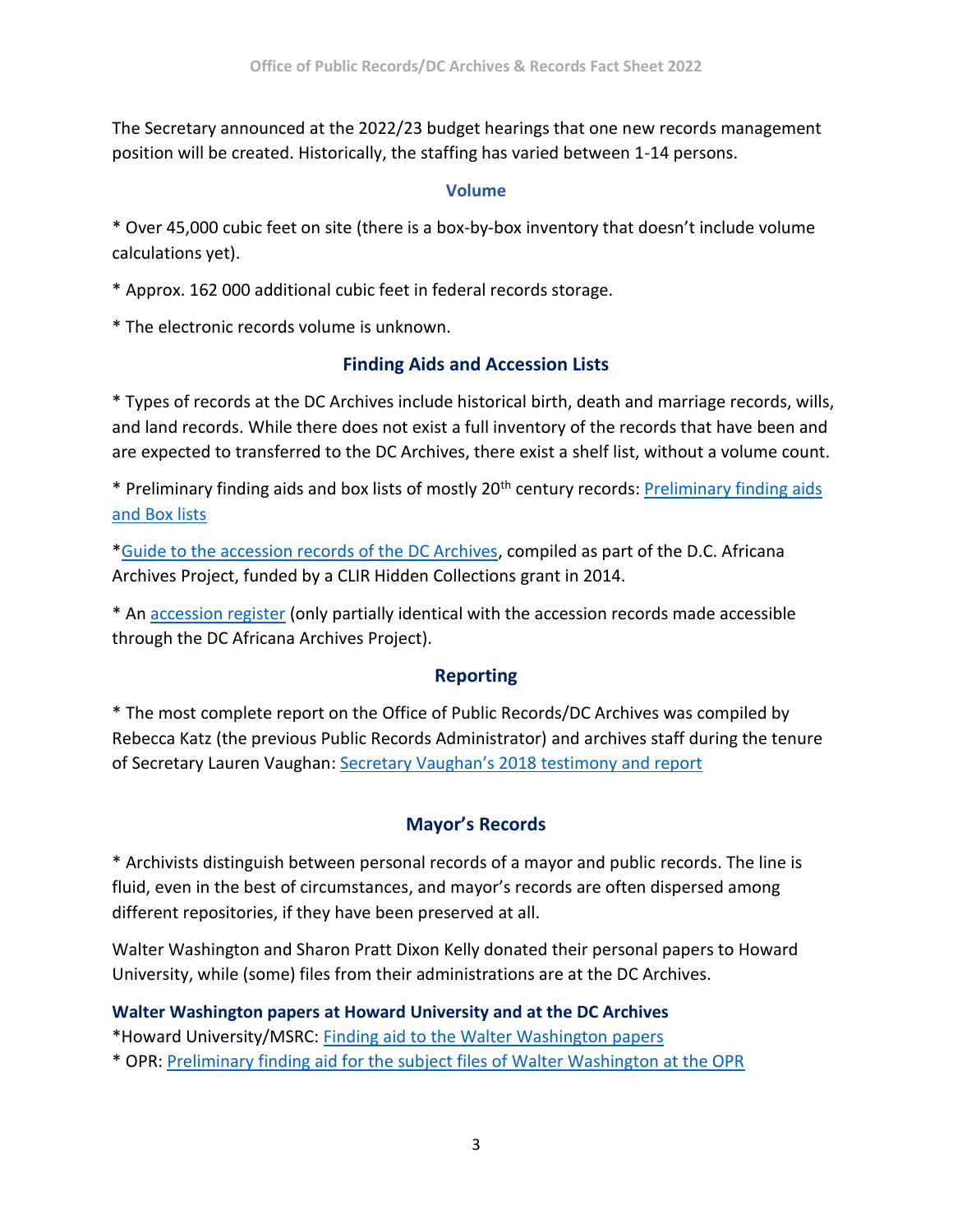#### **Sharon Pratt Dixon Kelly**

\* Howard University/MSRC: [Finding aid to Sharon Pratt Dixon Kelly papers](https://dh.howard.edu/cgi/viewcontent.cgi?article=1248&context=finaid_manu)

#### **Marion Barry, Jr.**

\* [Accession registry](https://os.dc.gov/sites/default/files/dc/sites/os/page_content/attachments/15_0006_CC_Records_of_Councilman_Marion_Barry_Jr.pdf) for the papers of Mayor and Councilmember Marion Barry at the OPR.

\* [Accession registry](https://os.dc.gov/sites/default/files/dc/sites/os/page_content/attachments/15_0007_OM_Photographs_of_Mayor_Marion_Barry.pdf) for photographs from the Barry Administration at the OPR.

#### **Anthony A. Williams**

**\*** Records from the Williams administration are at the OPR (DCA-16-0005), but the level of description is unknown and no finding aid is available online.

#### **Adrian Fenty**

\* There are few records from the Fenty administration, and much concern about losses since the administration aggressively transitioned to electronic records, while the District did not have a electronic records preservation plan.

#### **Vincent C. Gray**

\* The OPR/DC Archives have materials from Mayor Gray's Administration, but the level of description is unknown and there exists no finding aid yet.

\* The status of the records from the Anthony Williams administration is unclear, and Mayor Bowser have not donated their personal papers to a repository (yet).

### **DC Delegates to Congress/Senate**

- Walter Fauntroy, D.C. Delegate in Congress, 1971-91, gave his [papers](https://searcharchives.library.gwu.edu/repositories/2/resources/245) to George Washington University, https://searcharchives.library.gwu.edu/repositories/2/resources/245

## **DC Council**

### **Councilmembers**

\* The Special Collections Research Center at Gelman Library holds a large collection of Washingtoniana and DC Council Records, as well as the papers from a range of councilmembers, including Carol Schwartz, Jim Graham, Linda Cropp, David Clarke, Nadine Winter, Polly Shackleton, John Wilson, Frank Smith, and others. For an overview, see [Gelman's](https://wrlc-gwu.primo.exlibrisgroup.com/discovery/collectionDiscovery?vid=01WRLC_GWA:live&inst=01WRLC_GWA&collectionId=81636139750004107)  [Council of DC Resources page.](https://wrlc-gwu.primo.exlibrisgroup.com/discovery/collectionDiscovery?vid=01WRLC_GWA:live&inst=01WRLC_GWA&collectionId=81636139750004107)

\* The OPR only holds records from Councilmembers Graham and Barry.

\* DCPLs [People's Archive](https://www.dclibrary.org/thepeoplesarchive), including the Washingtoniana collection, includes the papers of DC Council members, including the Council records from [Hilda Mason](file:///C:/Users/Katja/Downloads/Hilda%20Mason) and [Arrington Dixon](https://library.gwu.edu/dcaap-fa/dcaap0024.xml)

### **Council and Committee Records**

\* Early Council records are at Naylor Court, and DC's official legislative records are housed at the DC Records Center (and should be transferred to the custody of the OPR).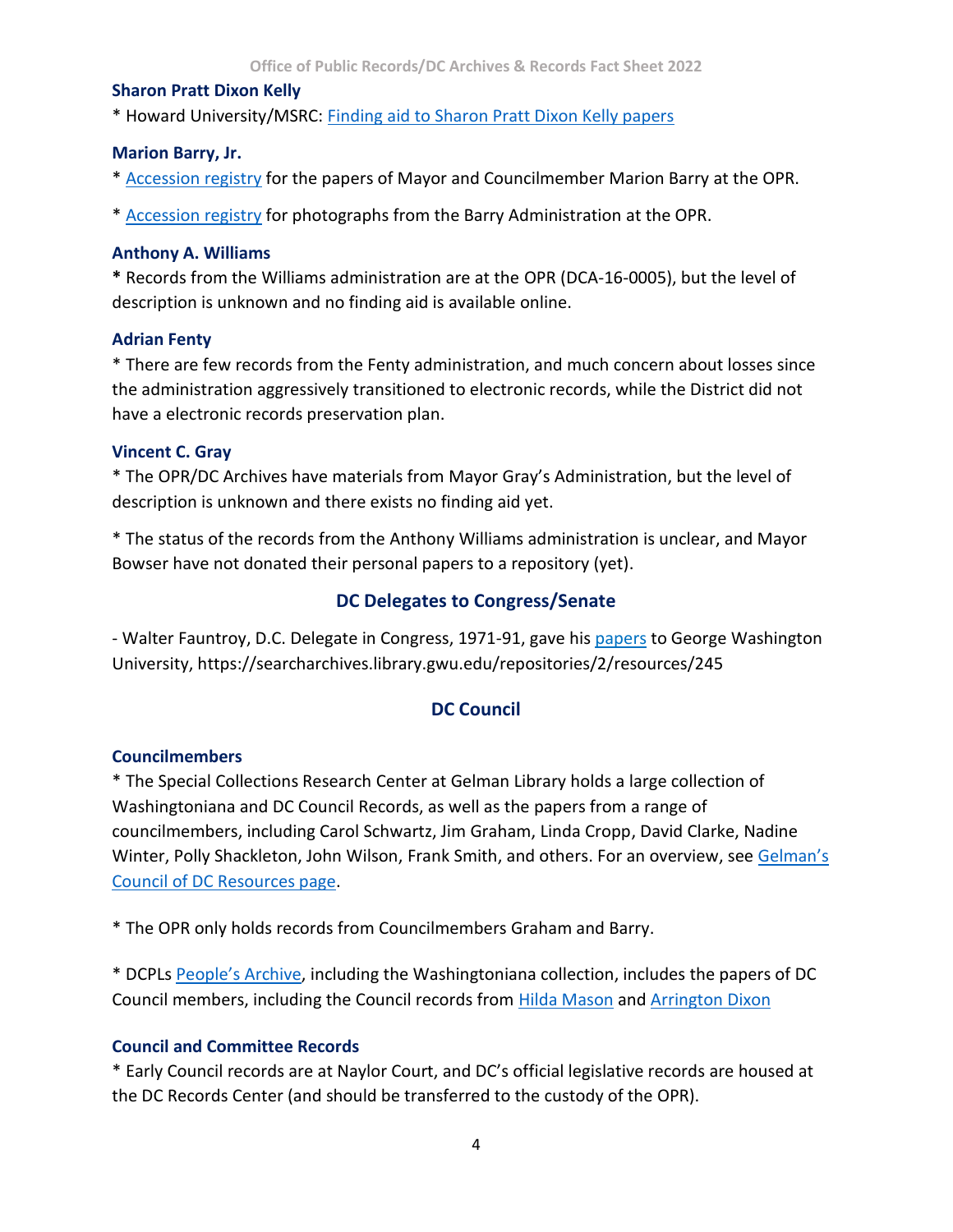\* Committee records remain in the custody of the committees – it is unknown whether any committee records have ever been transferred to the OPR.

## **Court Records**

\* Courts historically manage their own records, but in most US states selected historical records are transferred into the custody of state archives. DCs historical court records (US District Court) are managed by NARA, RG 21.

\* Records from DC's Superior Court and the Court of Appeals are currently at the Office of Public Records as well as at the Federal Records Center. They remain in the custody of the courts and have to be requested through the courts.

\*Probate records: The OPR holds probate administrative records, which are only partially indexed.

\*Other court records: Other 19th century records that were partially indexed by former archivist Dorothy Provine.

### **Portals**

\* The only access portal so far that provides consolidated access to the finding aids of different collections is the DC [Africana Archives Project,](https://library.gwu.edu/dc-africana-archives-project-dcaap) concluded in 2017. The George Washington University's [Special Collections Research Center](https://library.gwu.edu/scrc) and [Africana Studies Program](https://africanastudies.columbian.gwu.edu/) joined with five partner archives throughout the city, including the DC Archives, to enhance access to research materials documenting the history of the African diaspora in DC, the civil rights movements, the struggle for Home Rule, the rise of Black-owned businesses, the development of Howard University, slavery in the nation's capital, jazz music in D.C., and the literary arts.

## **And Many Other Collections**

Other resources include the substantial collections [D.C. History Center](http://dchistory.org/), and the D.C. Public Library (see the "Dig DC" and "People's Archives" [collections\)](https://digdc.dclibrary.org/content/about-dig-dc-and-peoples-archive-dc-public-library).

## **New Facility Planning**

**Note:** Some progress has been made on the planning of the new facility on the UDC Campus, currently budgeted at \$73 million, but much work remains to be done and major concerns about the lack of planning remain. For updates, including links to current testimonies, please consult the Council's [DC Archives Advisory Group,](https://twitter.com/DCArchivesGroup) the [DC Archives Advocates](https://twitter.com/savedcarchives) and our website: [Friends of the DC Archives.](https://www.dcarchives.org/)